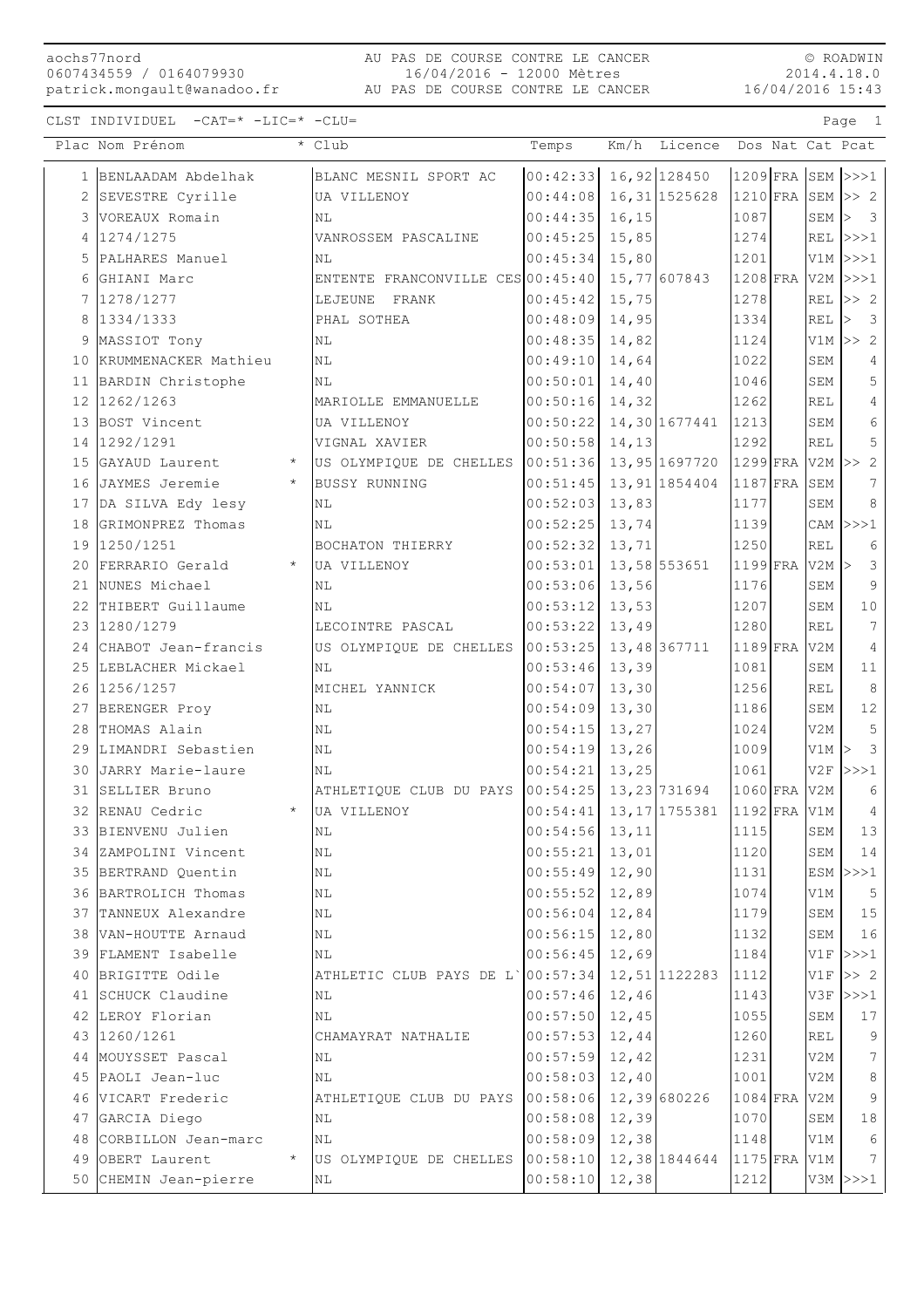aochs77nord 0607434559 / 0164079930

16/04/2016 15:43 AU PAS DE COURSE CONTRE LE CANCER patrick.mongault@wanadoo.fr AU PAS DE COURSE CONTRE LE CANCER 16/04/2016 - 12000 Mètres

© ROADWIN 2014.4.18.0

|    | Plac Nom Prénom                                | * Club                                                                    | Temps                     |        | Km/h Licence Dos Nat Cat Pcat |                |                      |                                    |
|----|------------------------------------------------|---------------------------------------------------------------------------|---------------------------|--------|-------------------------------|----------------|----------------------|------------------------------------|
|    |                                                | 51 LE MERCIER Collot pascal US OLYMPIQUE DE CHELLES 00:58:10 12,38 680147 |                           |        |                               | 1206 FRA V2F   |                      | >> 2                               |
|    | 52 ROSO Yannick                                | NL                                                                        | 00:58:19                  | 12,35  |                               | 1068           | SEM                  | 19                                 |
|    | 53 COURTEAUX Fabien                            | NL                                                                        | 00:58:21                  | 12,34  |                               | 1002           | ${\tt SEM}$          | 20                                 |
|    | 54 MEALLIER Gaelle                             | NL                                                                        | 00:58:25                  | 12,33  |                               | 1144           |                      | SEF $ >>$ 1                        |
|    | 55 MATHOULIN Serge                             | * UA VILLENOY                                                             | 00:58:25                  |        | 12,33 625053                  | $1198$ FRA     | V3M                  | >> 2                               |
|    | 56 1324/1323                                   | DOMENGE ELISE                                                             | 00:58:30                  | 12,31  |                               | 1324           | <b>REL</b>           | 10                                 |
|    | 57 ZELLER Brigitte                             | NL                                                                        | 00:58:33                  | 12,30  |                               | 1233           | V3F                  | $>>$ 2                             |
|    | 58 1272/1273                                   | GRELAT JULIEN                                                             | 00:58:45                  | 12,26  |                               | 1272           | REL                  | 11                                 |
| 59 | CHOFFE Alexis                                  | NL                                                                        | 00:58:47                  | 12,25  |                               | 1194           | V1M                  | 8                                  |
|    | 60 ALECI Vincent                               | ΝL                                                                        | 00:58:52                  | 12,23  |                               | 1012           | SEM                  | 21                                 |
|    | 61 MAGLIOZZI Malicia                           | ΝL                                                                        | 00:58:55                  | 12,22  |                               | 1145           | $\operatorname{SEF}$ | >> 2                               |
|    | 62 1244/1245                                   | MIELCZAREK LIONEL                                                         | 00:58:56                  | 12,22  |                               | 1244           | <b>REL</b>           | $12\,$                             |
|    | 63 PAGEOT Serge                                | ΝL                                                                        | 00:59:00                  | 12, 20 |                               | 1085           | V1M                  | 9                                  |
|    | 64 OURIACHI Karim                              | ΝL                                                                        | 00:59:16                  | 12,15  |                               | 1035           | V1M                  | 10                                 |
|    | 65 1318/1317                                   | LEFRANCOIS SOPHIE                                                         | 00:59:22                  | 12, 13 |                               | 1318           | <b>REL</b>           | 13                                 |
|    | 66 SYLLA Yannick                               | NL                                                                        | 00:59:34                  | 12,09  |                               | 1203           | V1M                  | 11                                 |
|    | 67 KALLAS Flavie                               | NL                                                                        | 00:59:38                  | 12,07  |                               | 1007           | $\operatorname{SEF}$ | $\overline{\mathbf{3}}$            |
|    | 68 FLUTEAUX Roger                              | NL                                                                        | 00:59:40                  | 12,07  |                               | 1232           | V1M                  | $1\,2$                             |
| 69 | PICQUENOT Patrick                              | * UA VILLENOY                                                             | 00:59:46                  |        | 12,05 1698294                 | $1196$ FRA     | V1M                  | 13                                 |
|    | 70 INCONNU                                     | ΝL                                                                        | 00:59:49                  | 12,04  |                               | 1030           | <b>REL</b>           | $1\,4$                             |
|    | 71 ROULLIER Loic                               | NL                                                                        | 01:00:07                  |        | 11,98 A82089C                 | 1044           | V1M                  | 14                                 |
|    | 72 POLOP Thierry                               | $\mathbb{N}\mathbb{L}$                                                    | 01:00:17                  | 11,94  |                               | 1021           | V2M                  | 10                                 |
|    | 73 RANDON Olivier                              | NL                                                                        | 01:00:21                  | 11,93  |                               | 1129           | SEM                  | 22                                 |
|    | 74 BRIANE Laurence                             | NL                                                                        | 01:00:24                  | 11,92  |                               | 1016           | V2F                  | $\overline{\mathbf{3}}$<br>$\vert$ |
|    | 75 BABIN Mickael                               | NL                                                                        | 01:00:30                  | 11,90  |                               | 1028           | V1M                  | 15                                 |
|    | 76 1246/1247                                   | DA SILVA PEDRO                                                            | 01:00:33                  | 11,89  |                               | 1246           | <b>REL</b>           | $1\,5$                             |
|    | 77 1268/1269                                   | TANNEUX AURELIEN                                                          | 01:00:37                  | 11,88  |                               | 1268           | <b>REL</b>           | 16                                 |
|    | 78 CAMONERO Christin                           | NL                                                                        | 01:00:41                  | 11,86  |                               | 1182           | SEM                  | 23                                 |
|    | 79 1326/1325                                   | DACOSTE NATHALIE                                                          | 01:00:48                  | 11,84  |                               | 1326           | <b>REL</b>           | 17                                 |
|    | 80 NGUYEN Jessy                                | NL                                                                        | 01:01:00                  | 11,80  |                               | 1079           | ${\tt SEM}$          | $2\,4$                             |
|    | 81 DUVAL David                                 | ΝL                                                                        | 01:01:04                  | 11,79  |                               | 1078           | SEM                  | $2\,5$                             |
|    | 82 1290/1289                                   | ROUSSEAU VALENTINE                                                        | 01:01:13                  | 11,76  |                               | 1290           | <b>REL</b>           | 18                                 |
|    | 83 BAILLET Christelle                          | <b>UA VILLENOY</b>                                                        | $01:01:29$ 11, 71 1377275 |        |                               | $1195$ FRA V1F |                      | $\mathcal{S}$                      |
|    | 84 CLARENS Pierre                              | ΝL                                                                        | 01:01:34                  | 11,69  |                               | 1019           | V3M                  | $\mathcal{S}$<br>⊳                 |
|    | 85 1284/1283                                   | RIBEIRO CARLA                                                             | 01:02:08                  | 11,59  |                               | 1284           | <b>REL</b>           | 19                                 |
|    | 86 GATIBELZA Sabrina                           | ΝL                                                                        | 01:02:16                  | 11,56  |                               | 1121           | V1F                  | $\overline{4}$                     |
|    | 87 DUPONT Jessy                                | NL                                                                        | 01:02:21                  | 11,55  |                               | 1149           | SEM                  | 26                                 |
|    | 88 INCONNU                                     | ΝL                                                                        | 01:02:21                  | 11,55  |                               | 1235           | REL                  | 20                                 |
|    | 89 VERNET Olivier                              | ΝL                                                                        | 01:02:23                  | 11,54  |                               | 1102           | V1M                  | 16                                 |
|    | 90 WIJAYALATH Maxime                           | $\mathbb{N}\mathbb{L}$                                                    | 01:02:25                  | 11,54  |                               | 1090           | SEM                  | 27                                 |
|    | 91 IINCONNU                                    | ΝL                                                                        | 01:03:07                  | 11,41  |                               | 1234           | <b>REL</b>           | 21                                 |
|    | 92 BOULVIN Claude                              | ATHLETIQUE CLUB DU PAYS                                                   | 01:03:11                  |        | 11,40 1304646                 | $ 1133 $ FRA   | V2M                  | 11                                 |
|    | 93 MAURICE Agnes                               | ΝL                                                                        | 01:03:20                  | 11,37  |                               | 1113           | V2F                  | $\overline{4}$                     |
|    | 94 1258/1259                                   | DELCOURT MATHIEU                                                          | 01:03:24                  | 11,36  |                               | 1258           | REL                  | 22                                 |
|    | 95 AUBLET Eric                                 | COURIR POUR LES TRISOMIQ01:03:28                                          |                           |        | 11,34 1702931                 | $1128$ FRA     | V2M                  | 12                                 |
|    | 96 1288/1287                                   | JAILLET EMMA                                                              | 01:03:33                  | 11,33  |                               | 1288           | <b>REL</b>           | 23                                 |
|    | 97 NAVE Hugo<br>$^{\star}$                     | UA VILLENOY                                                               | 01:03:43                  |        | 11,30 1636413                 | 1193 FRA V1M   |                      | 17                                 |
|    | 98 JUSTE Gaston<br>99  MASSIOT-FOUCHET Aurelie | UA VILLENOY                                                               | 01:03:43                  |        | 11,30 485072                  | 1197 FRA       | V3M                  | 4                                  |
|    |                                                | ΝL                                                                        | 01:03:57                  | 11,26  |                               | 1125           | $\operatorname{SEF}$ | 4                                  |
|    | 100 METLING Virginie                           | ΝL                                                                        | 01:04:01                  | 11,25  |                               | 1214           | V1F                  | 5                                  |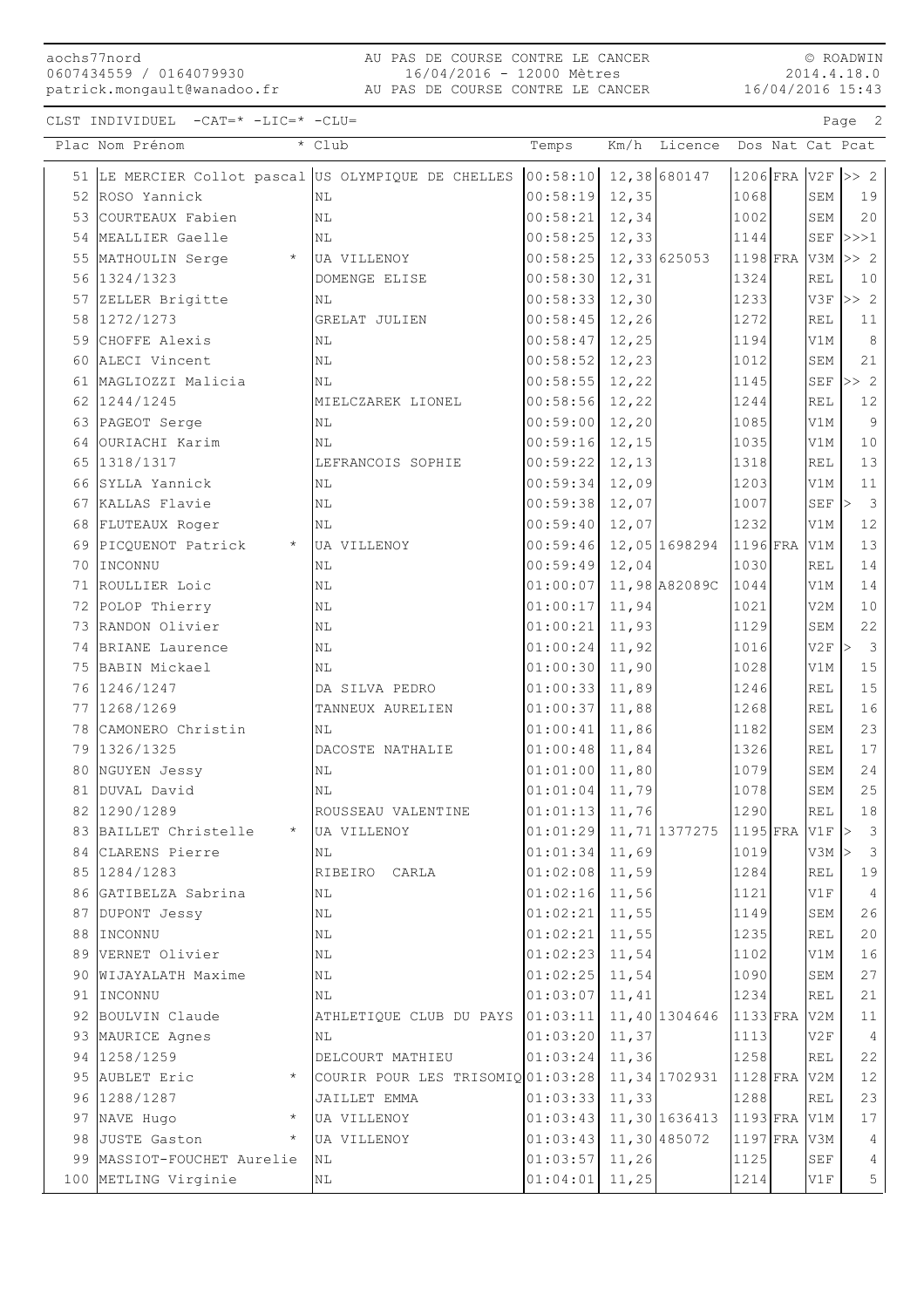## 16/04/2016 15:43 AU PAS DE COURSE CONTRE LE CANCER patrick.mongault@wanadoo.fr AU PAS DE COURSE CONTRE LE CANCER 16/04/2016 - 12000 Mètres

© ROADWIN 2014.4.18.0

| Plac Nom Prénom                   | * Club                            | Temps                     |        | Km/h Licence Dos Nat Cat Pcat |            |                      |                 |
|-----------------------------------|-----------------------------------|---------------------------|--------|-------------------------------|------------|----------------------|-----------------|
| 101 1302/1301                     | DEBAYE THOMAS                     | $01:04:05$ 11,24          |        |                               | 1302       | <b>REL</b>           | 24              |
| 102 1298/1297                     | BOET MARJORIE                     | 01:04:10                  | 11,22  |                               | 1298       | <b>REL</b>           | 25              |
| 103 BELLICINI Fabien              | NL                                | 01:04:15                  | 11,21  |                               | 1181       | SEM                  | $2\,8$          |
| 104 VETTER Bruno                  | NL                                | $01:04:26$ 11, 17         |        |                               | 1032       | V1M                  | $1\,8$          |
| 105 ROUAULT Sylvain               | OMPCA                             | 01:04:27                  | 11,17  |                               | 1018       | V3M                  | $\mathsf S$     |
| 106 DOMISSE Marie-lise<br>$\star$ | ES SAINT PATHUS-OISSERY 01:04:29  |                           |        | 11,17 1357793 1136 FRA        |            | V2F                  | 5               |
| 107 FOUCHET Jean-marc             | N <sub>L</sub>                    | 01:04:48                  | 11,11  |                               | 1011       | V2M                  | 13              |
| 108 1306/1305                     | NOEL OLIVIER                      | 01:05:44                  | 10,95  |                               | 1306       | <b>REL</b>           | 26              |
| 109 SCHOUBRENNER Frederique       | NL                                | 01:06:30                  | 10,83  |                               | 1039       | $\operatorname{SEF}$ | 5               |
| 110 AURE David                    | NL                                | 01:06:35                  | 10,81  |                               | 1191       | SEM                  | 29              |
| 111 AUPERT Marie-charlotte        | NL                                | 01:06:40                  | 10,80  |                               | 1083       | SEF                  | $\sqrt{6}$      |
| 112 1248/1249                     | FERNANDES ENZO                    | 01:07:02                  | 10,74  |                               | 1248       | <b>REL</b>           | 27              |
| 113 PRAIL Denis                   | ΝL                                | 01:07:17                  | 10,70  |                               | 1029       | V1M                  | 19              |
| 114 1286/1285                     | RUTHER ALBAN                      | $01:07:28$ 10,67          |        |                               | 1286       | <b>REL</b>           | $2\,8$          |
| 115 1254/1255                     | OXYBY AUBIN                       | $01:07:53$ 10,61          |        |                               | 1254       | <b>REL</b>           | 29              |
| 116 1294/1293                     | VAUQUELIN HELENE                  | 01:07:57                  | 10,60  |                               | 1294       | <b>REL</b>           | 30              |
| 117 VAN DER Vurst carl            | N <sub>L</sub>                    | 01:07:59                  | 10,59  |                               | 1101       | V <sub>2</sub> M     | 14              |
| 118 MOREL Marie                   | NL                                | 01:08:02                  | 10,58  |                               | 1104       | $\operatorname{SEF}$ | $7\phantom{.0}$ |
| 119 MEALLIER Gaelle               | NL                                | $01:08:15$ 10,55          |        |                               | 1144       | <b>SEF</b>           | $\,8\,$         |
| 120 ANNE Nehlig                   | ΝL                                | 01:08:21                  | 10,53  |                               | 1072       | SEM                  | 30              |
| 121 SCHAEFER Lise                 | NL                                | 01:08:25                  | 10,52  |                               | 1049       | SEF                  | $\mathsf 9$     |
| 122 OLIVIER Celine                | N <sub>L</sub>                    | 01:08:25                  | 10,52  |                               | 1034       | <b>SEF</b>           | 10              |
| 123 JOUBERT Guillaume             | NL                                | 01:08:29                  | 10, 51 |                               | 1217       | V1M                  | 20              |
| 124 CHEVAL Sabrina                | NL                                | $01:08:35$ 10,50          |        |                               | 1094       | SEF                  | 11              |
| 125 FONOVIC Amelie                | ΝL                                | $01:08:36$ 10,50          |        |                               | 1095       | SEF                  | $1\,2$          |
| 126 1253/1253                     | FRANCESCHINI ISABELLE             | 01:08:39                  | 10,49  |                               | 1252       | <b>REL</b>           | 31              |
| 127 1266/1267                     | XAVIER TINA                       | 01:08:40                  | 10,49  |                               | 1266       | <b>REL</b>           | 32              |
| 128 SALYCZUK Pascal<br>$\star$    | UA VILLENOY                       | $01:08:43$ 10, 48 1527140 |        |                               | $1188$ FRA | V2M                  | $15\,$          |
| 129 THERY David                   | ΝL                                | $01:08:56$ 10,44          |        |                               | 1010       | V1M                  | 21              |
| 130 1286/1285                     | RUTHER ALBAN                      | 01:09:00                  | 10,43  |                               | 1286       | <b>REL</b>           | 33              |
| 131 1253/1253                     | FRANCESCHINI ISABELLE             | 01:09:02                  | 10,43  |                               | 1252       | <b>REL</b>           | 34              |
| 132 1284/1283                     | RIBEIRO CARLA                     | $01:09:05$ 10,42          |        |                               | 1284       | <b>REL</b>           | 35              |
| 133 OLIVE Melanie                 | N <sub>L</sub>                    | $01:09:16$ 10,39          |        |                               |            | SEF                  | 13              |
| 134 TURIN Caroline                | ΝL                                | 01:09:22                  | 10, 38 |                               | 1140       | SEF                  | 14              |
| 135 KRASNOPOLSKI Ludovic          | ΝL                                | 01:09:28                  | 10, 36 |                               | 1008       | ESM                  | >> 2            |
| 136 WAILLY Marion                 | ΝL                                | 01:09:30                  | 10, 36 |                               | 1142       | <b>SEF</b>           | 15              |
| 137 DENIS Ludivine                | NL                                | 01:09:31                  | 10, 36 |                               | 1077       | <b>SEF</b>           | 16              |
| 138 JOFFRIN Christelle            | ΝL                                | 01:09:32                  | 10, 35 |                               | 1025       | SEF                  | 17              |
| 139 BUSCAIL James                 | ΝL                                | 01:09:36                  | 10, 34 |                               | 1053       | V1M                  | 22              |
| 140 SEGALA Guillaume              | ΝL                                | 01:09:42                  | 10, 33 |                               | 1080       | SEM                  | 31              |
| 141 1312/1311                     | DA SILVA FERNANDES NAZAR 01:09:43 |                           | 10, 33 |                               | 1312       | <b>REL</b>           | 36              |
| 142 VAN DER Vurst cathia          | NL                                | 01:09:45                  | 10, 32 |                               | 1100       | V1F                  | $\epsilon$      |
| 143 CROCHEMORE Guillaume          | ΝL                                | 01:10:02                  | 10,28  |                               | 1106       | SEM                  | 32              |
| 144 VOREAUX Barbara               | ΝL                                | 01:10:04                  | 10,28  |                               | 1089       | SEF                  | 18              |
| 145 1282/1281                     | RUBERT NATHALIE                   | 01:10:07                  | 10,27  |                               | 1282       | <b>REL</b>           | 37              |
| 146 THOMAS Nadine                 | ΝL                                | 01:10:08                  | 10, 27 |                               | 1023       | V1F                  | 7               |
| 147 CHENAUD Camille               | NL                                | 01:10:11                  | 10, 26 |                               | 1300       | <b>SEF</b>           | 19              |
| 148 FENIOU Carine                 | ΝL                                | 01:10:14                  | 10, 25 |                               | 1062       | SEF                  | 20              |
| 149 MOCAER Sandrine               | ΝL                                | 01:10:18                  | 10, 24 |                               | 1063       | V1F                  | 8               |
| 150 DIAB Salaa                    | ATHLETIQUE CLUB DU PAYS 01:10:33  |                           |        | 10, 21 1466858                | $1202$ FRA | V1F                  | 9               |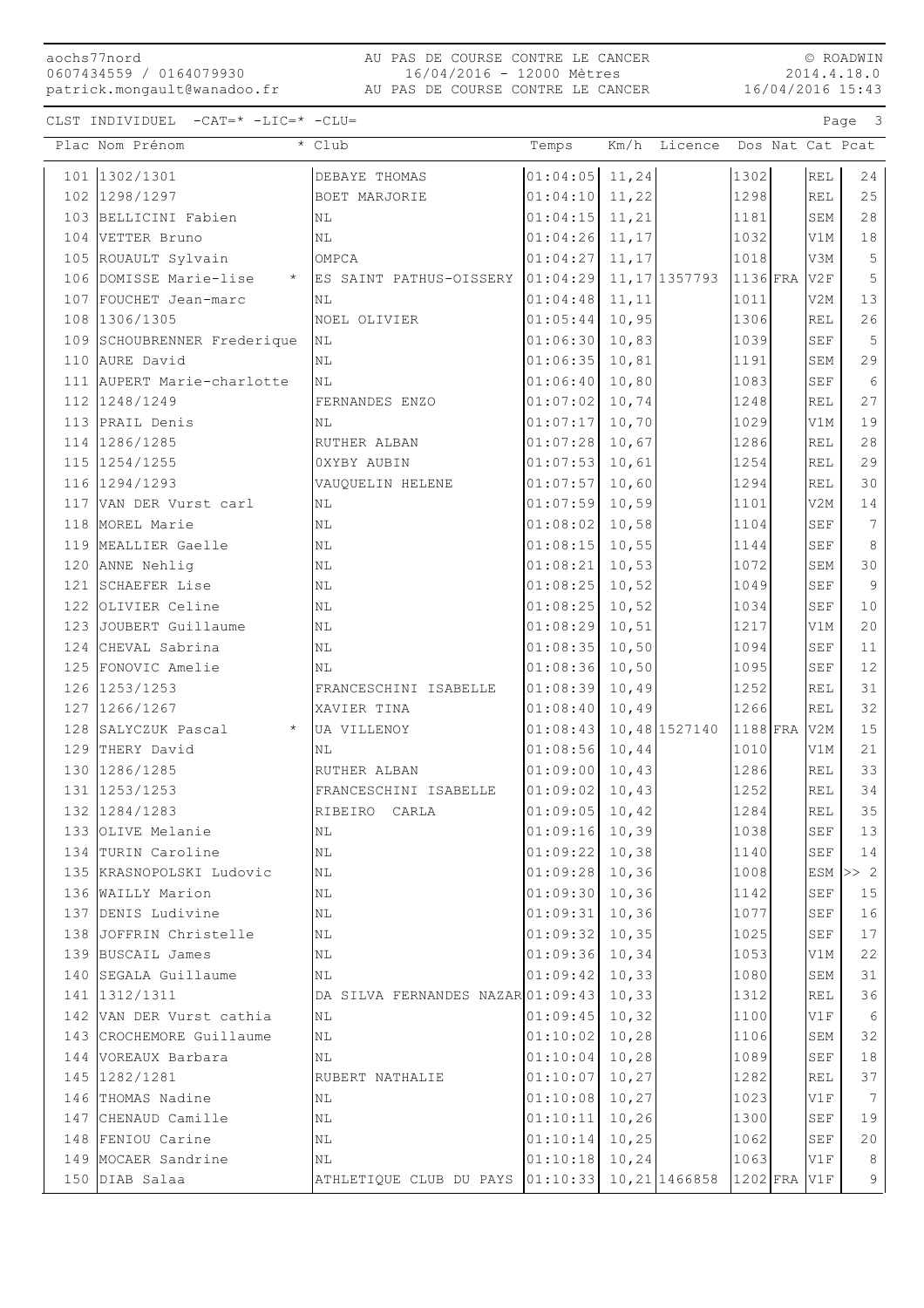aochs77nord 0607434559 / 0164079930

16/04/2016 15:43 AU PAS DE COURSE CONTRE LE CANCER patrick.mongault@wanadoo.fr AU PAS DE COURSE CONTRE LE CANCER 16/04/2016 - 12000 Mètres

© ROADWIN 2014.4.18.0

|     | Plac Nom Prénom                  | * Club                  | Temps                |                | Km/h Licence  |              |                      | Dos Nat Cat Pcat              |
|-----|----------------------------------|-------------------------|----------------------|----------------|---------------|--------------|----------------------|-------------------------------|
|     | 151 FERMAUT Ludovic              | N <sub>L</sub>          | 01:10:37             | 10, 20         |               | 1137         | V1M                  | 23                            |
|     | 152 ROUX Sandrine                | NL                      | 01:10:41             | 10, 19         |               | 1036         | V1F                  | 10                            |
|     | 153 1310/1309                    | LEFORT ALEXIS           | 01:10:42             | 10,18          |               | 1310         | REL                  | 38                            |
|     | 154 REGAUT Dominique             | NL                      | 01:10:43             | 10,18          |               | 1211         | V3F                  | l><br>$\overline{\mathbf{3}}$ |
|     | 155 1338/1337                    | LANGLAIS CHRISTIAN      | 01:10:59             | 10,14          |               | 1338         | <b>REL</b>           | 39                            |
|     | 156 RIVIERE Audrey               | ΝL                      | 01:11:09             | 10, 12         |               | 1071         | SEF                  | 21                            |
|     | 157 TOURNIAIRE Regine            | $\rm NL$                | 01:11:28             | 10,07          |               | 1147         | V2F                  | 6                             |
|     | 158 FROT Anais                   | ΝL                      | 01:12:04             | 09,99          |               | 1041         | <b>SEF</b>           | 22                            |
| 159 | INCONNU                          | NL                      | 01:12:08             | 09,98          |               | 1119         | <b>REL</b>           | 40                            |
|     | 160 LE-CLOUEREC Celine           | ΝL                      | 01:12:27             | 09,94          |               | 1093         | <b>SEF</b>           | 23                            |
|     | 161 SIMON Margaux                | ΝL                      | 01:12:33             | 09,92          |               | 1040         | SEF                  | 24                            |
|     | 162 1330/1329                    | AVERTY CHARLINE         | 01:12:34             | 09,92          |               | 1330         | <b>REL</b>           | 41                            |
|     | 163 WONGERMEZ Anaelle            | ΝL                      | 01:12:34             | 09,92          |               | 1043         | <b>SEF</b>           | 25                            |
|     | 164 SAM Virginie                 | ΝL                      | 01:12:37             | 09,92          |               | 1064         | $\operatorname{SEF}$ | 26                            |
|     | 165 DELATOUR Severine            | N <sub>L</sub>          | 01:12:40             | 09,91          |               | 1033         | V1F                  | 11                            |
|     | 166 JANOSEVICK Dara              | N <sub>L</sub>          | 01:13:00             | 09,86          |               | 1218         | V2F                  | $\overline{7}$                |
|     | 167 CAMUSSON Christine           | NL                      | 01:13:19             | 09,82          |               | 1200         | V3F                  | 4                             |
|     | 168 VOREAUX Francois             | ΝL                      | 01:13:28             | 09,80          |               | 1088         | V3M                  | 6                             |
|     | 169 1332/1331                    | TRUDDAIU LISE           | 01:13:30             | 09,80          |               | 1332         | <b>REL</b>           | 42                            |
|     | 170 LAVILLE Jean-jacques         | ΝL                      | 01:13:45             | 09,76          |               | 1098         | V2M                  | 16                            |
|     | 171 ALEXANDRE Stephanie          | NL                      | 01:14:24             | 09,68          |               | 1045         | <b>SEF</b>           | 27                            |
|     | 172 LACROIX Christina            | ATHLETIQUE CLUB DU PAYS | 01:14:30             |                | 09,66 1597356 | $1052$ FRA   | V1F                  | 12                            |
|     | 173 LACHAUSSEE Vanessa           | ΝL                      | 01:14:32             | 09,66          |               | 1057         | <b>SEF</b>           | 28                            |
|     | 174 AUBLET Denis                 | ΝL                      | 01:14:39             | 09,65          |               | 1005         | V2M                  | 17                            |
|     | 175 1308/1307                    | VICART CAROLE           | 01:14:50             | 09,62          |               | 1308         | <b>REL</b>           | 43                            |
|     | 176 CASTEL Bart                  | ΝL                      | 01:14:54             | 09,61          |               | 1190         | V2M                  | 18                            |
|     | 177 JUNGELS France               | N <sub>L</sub>          | 01:14:57             | 09,61          |               | 1116         | V1F                  | 13                            |
|     | 178 1270/1271                    | MILLET LAETITIA         | 01:15:24             | 09,55          |               | 1270         | <b>REL</b>           | 44                            |
| 179 | MARINONE Christian               | ΝL                      | 01:15:31             | 09,53          |               | 1099         | V2M                  | 19                            |
| 180 | VIGNERON Lionel<br>181 1242/1243 | ΝL                      | 01:15:33             | 09,53          |               | 1097         | V2M<br><b>REL</b>    | 20<br>45                      |
|     | 182 ANDREUX Cynthia              | FERRANDI SOPHIE<br>NL   | 01:15:47<br>01:15:57 | 09,50<br>09,48 |               | 1242<br>1051 | <b>SEF</b>           | 29                            |
|     | 183 FIEY Sebastien               | N <sub>L</sub>          | $01:16:00$ 09,47     |                |               | 1050         | V1M                  | 24                            |
|     | 184 MARCHAND Arnaud              | ΝL                      | 01:16:06             | 09,46          |               | 1059         | V1M                  | 25                            |
|     | 185 NEHLIG Aurelia               | ΝL                      | 01:16:19             | 09,43          |               | 1069         | SEF                  | 30                            |
|     | 186 HUBERTI Marie                | NL                      | 01:16:21             | 09,43          |               | 1126         | V1F                  | 14                            |
|     | 187 MAURICE Frederic             | NL                      | 01:16:22             | 09,43          |               | 1114         | V1M                  | 26                            |
|     | 188 MARCHAUDON Jean-marc         | ΝL                      | 01:16:24             | 09,42          |               | 1117         | V1M                  | 27                            |
|     | 189 LE PRADO Jeremy              | NL                      | 01:17:09             | 09,33          |               | 1178         | SEM                  | 33                            |
|     | 190 RECOUSIE Isabelle            | NL                      | 01:17:11             | 09,33          |               | 1219         | V1F                  | 15                            |
|     | 191 LASSERRE Valerie             | ΝL                      | 01:17:12             | 09,33          |               | 1122         | V1F                  | 16                            |
|     | 192 NEHLIG Aurelia               | ΝL                      | 01:17:34             | 09,28          |               | 1069         | SEF                  | 31                            |
|     | 193 1336/1335                    | KERROUI MYRIAM          | 01:18:00             | 09, 23         |               | 1336         | REL                  | 46                            |
|     | 194 JOLIVET Frederic             | ΝL                      | 01:18:16             | 09,20          |               | 1073         | SEM                  | 34                            |
|     | 195 1328/1327                    | BORGEOT DELPHINE        | 01:18:33             | 09, 17         |               | 1328         | REL                  | 47                            |
|     | 196 1304/1303                    | OLIVIER BRIGITTE        | 01:19:47             | 09,02          |               | 1304         | REL                  | 48                            |
|     | 197 AUBLET Alexia                | ΝL                      | 01:19:53             | 09,01          |               | 1003         | SEF                  | 32                            |
|     | 198 ROBINET David                | ΝL                      | 01:21:07             | 08,88          |               | 1076         | V1M                  | 28                            |
|     | 199 DIEMERT Lucile               | ΝL                      | 01:21:10             | 08,87          |               | 1075         | SEF                  | 33                            |
|     | 200 HANDJIAN Fabrice             | ΝL                      | 01:21:13             | 08,87          |               | 1108         | V1M                  | 29                            |
|     |                                  |                         |                      |                |               |              |                      |                               |